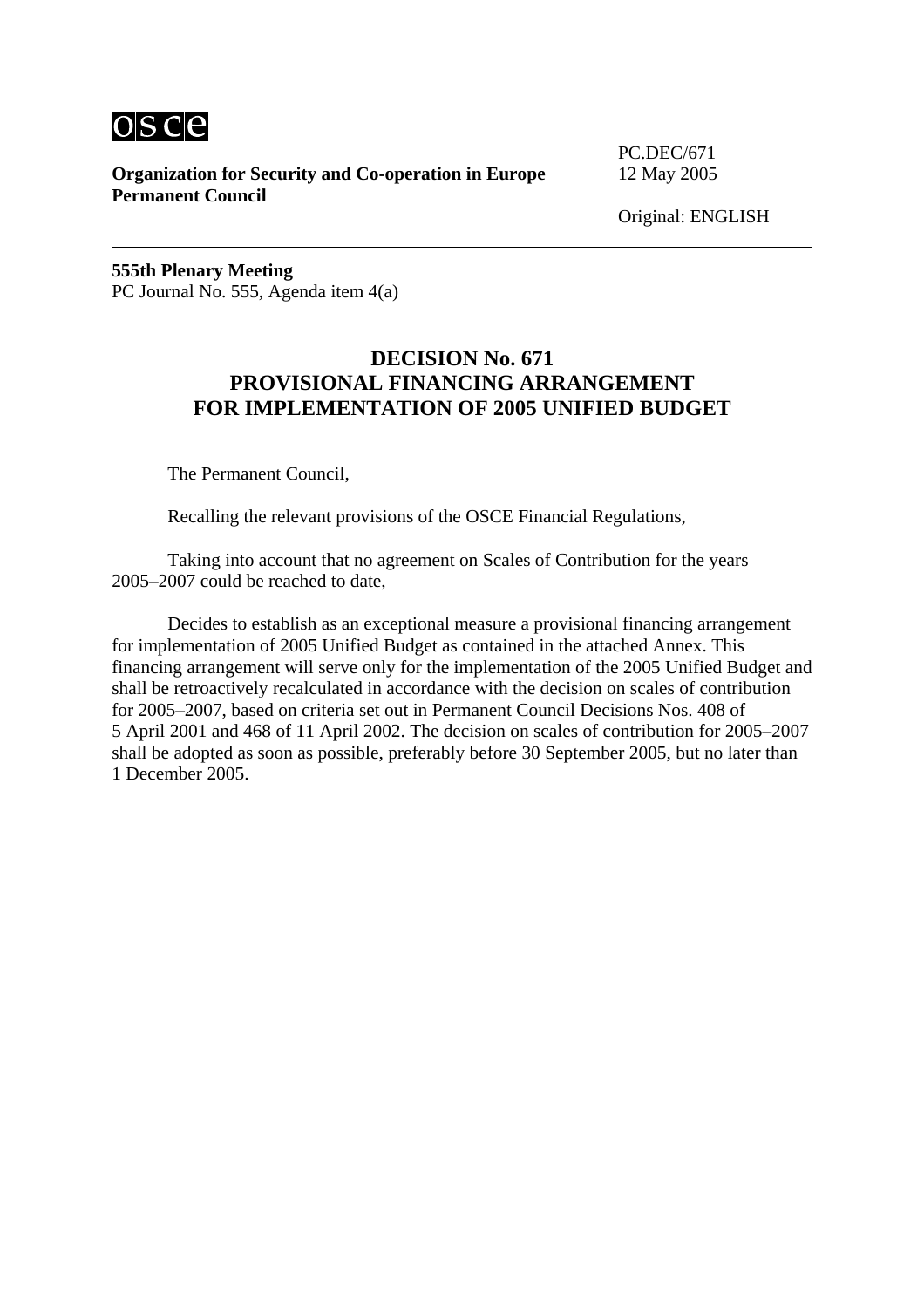PC.DEC/671 12 May 2005 Annex and the state of the state of the state of the state of the state of the state of the state of the state of the state of the state of the state of the state of the state of the state of the state of the state of the

| <b>Participating State</b>                   | <b>Secretariat and</b><br><b>Institutions</b> | <b>Field Operations</b> |
|----------------------------------------------|-----------------------------------------------|-------------------------|
| Albania                                      | 0.19                                          | 0.02                    |
| Germany                                      | 9.10                                          | 11.31                   |
| <b>United States of America</b>              | 9.00                                          | 13.57                   |
| Andorra                                      | 0.125                                         | 0.02                    |
| Armenia                                      | 0.11                                          | 0.02                    |
| Austria                                      | 2.30                                          | 2.36                    |
| Azerbaijan                                   | 0.11                                          | 0.02                    |
| <b>Belarus</b>                               | 0.51                                          | 0.07                    |
| Belgium                                      | 3.55                                          | 4.07                    |
| Bosnia and Herzegovina                       | 0.19                                          | 0.02                    |
| Bulgaria                                     | 0.55                                          | 0.06                    |
| Canada                                       | 5.45                                          | 5.27                    |
| Cyprus                                       | 0.19                                          | 0.14                    |
| Croatia                                      | 0.19                                          | 0.14                    |
| Denmark                                      | 2.05                                          | 2.36                    |
| Spain                                        | 4.00                                          | 4.41                    |
| Estonia                                      | 0.19                                          | 0.02                    |
| Finland                                      | 2.05                                          | 2.36                    |
| France                                       | 9.10                                          | 10.34                   |
| Georgia                                      | 0.11                                          | 0.02                    |
| <b>United Kingdom</b>                        | 9.10                                          | 10.34                   |
| Greece                                       | 0.85                                          | 0.58                    |
| Hungary                                      | 0.70                                          | 0.46                    |
| Ireland                                      | 0.65                                          | 0.63                    |
| Iceland                                      | 0.19                                          | 0.12                    |
| Italy                                        | 9.10                                          | 10.34                   |
| Kazakhstan                                   | 0.42                                          | 0.06                    |
| Kyrgyzstan                                   | 0.11                                          | 0.02                    |
| Latvia                                       | 0.19                                          | 0.02                    |
| The former Yugoslav<br>Republic of Macedonia | 0.19                                          | 0.02                    |
| Liechtenstein                                | 0.125                                         | 0.02                    |
| Lithuania                                    | 0.19                                          | 0.02                    |
| Luxembourg                                   | 0.55                                          | 0.30                    |
| Malta                                        | 0.125                                         | 0.02                    |
| Moldova                                      | 0.11                                          | 0.02                    |
| Monaco                                       | 0.125                                         | 0.02                    |
| Norway                                       | 2.25                                          | 2.36                    |
| Uzbekistan                                   | 0.41                                          | 0.06                    |
| Netherlands                                  | 3.80                                          | 4.07                    |
| Poland                                       | 1.40                                          | 1.05                    |
| Portugal                                     | 0.85                                          | 0.45                    |

# **2005 Financing Arrangement for the OSCE**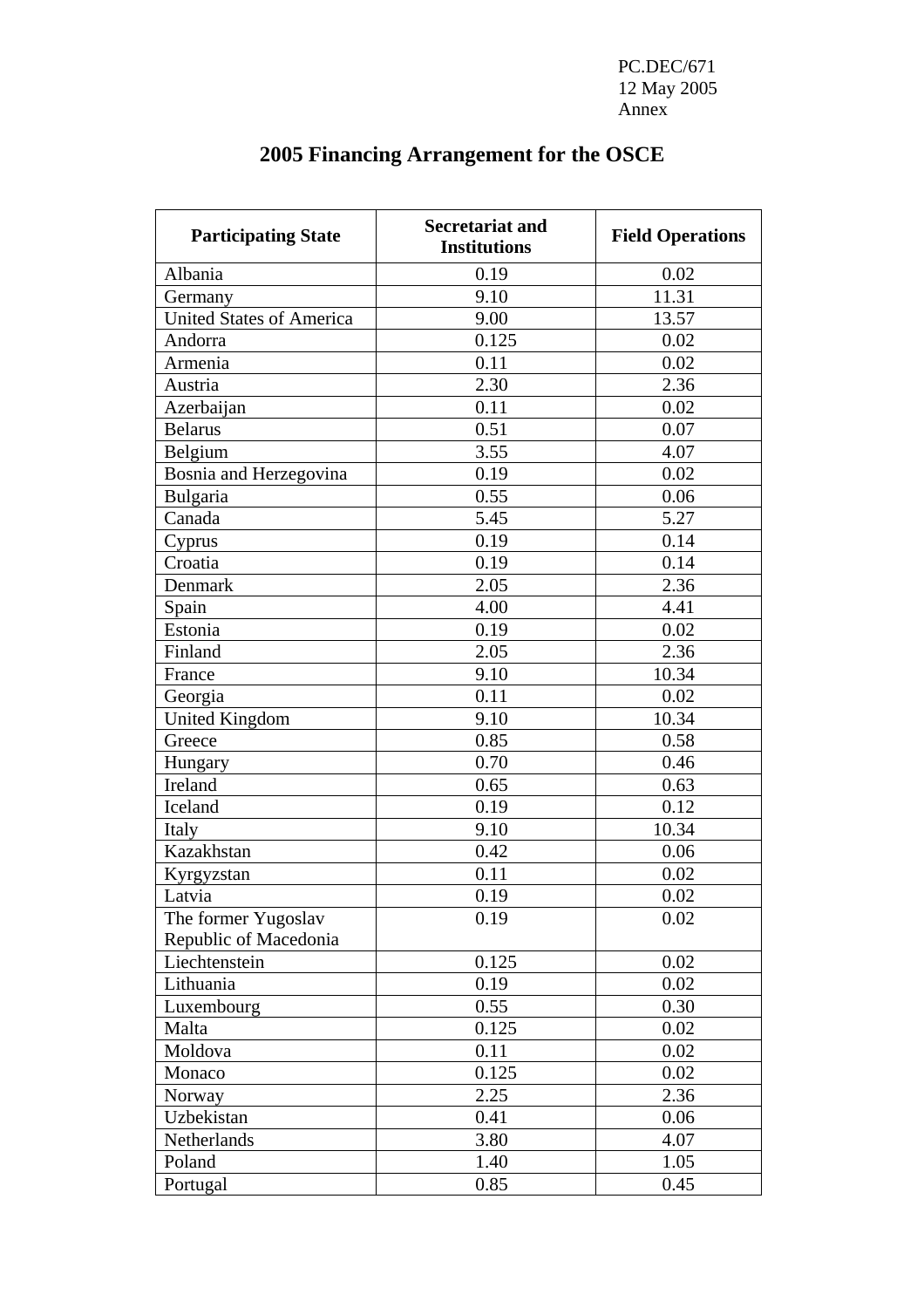- 2 - PC.DEC/671 12 May 2005 Annex

| <b>Participating State</b> | Secretariat and<br><b>Institutions</b> | <b>Field Operations</b> |
|----------------------------|----------------------------------------|-------------------------|
| Romania                    | 0.70                                   | 0.10                    |
| <b>Russian Federation</b>  | 9.00                                   | 3.72                    |
| San Marino                 | 0.125                                  | 0.02                    |
| <b>Holy See</b>            | 0.125                                  | 0.02                    |
| Serbia and Montenegro      | 0.19                                   | 0.05                    |
| Slovakia                   | 0.33                                   | 0.18                    |
| Slovenia                   | 0.19                                   | 0.14                    |
| Sweden                     | 3.55                                   | 4.07                    |
| Switzerland                | 2.45                                   | 2.65                    |
| Tajikistan                 | 0.11                                   | 0.02                    |
| Czech Republic             | 0.67                                   | 0.50                    |
| Turkmenistan               | 0.11                                   | 0.02                    |
| Turkey                     | 1.00                                   | 0.75                    |
| Ukraine                    | 0.95                                   | 0.18                    |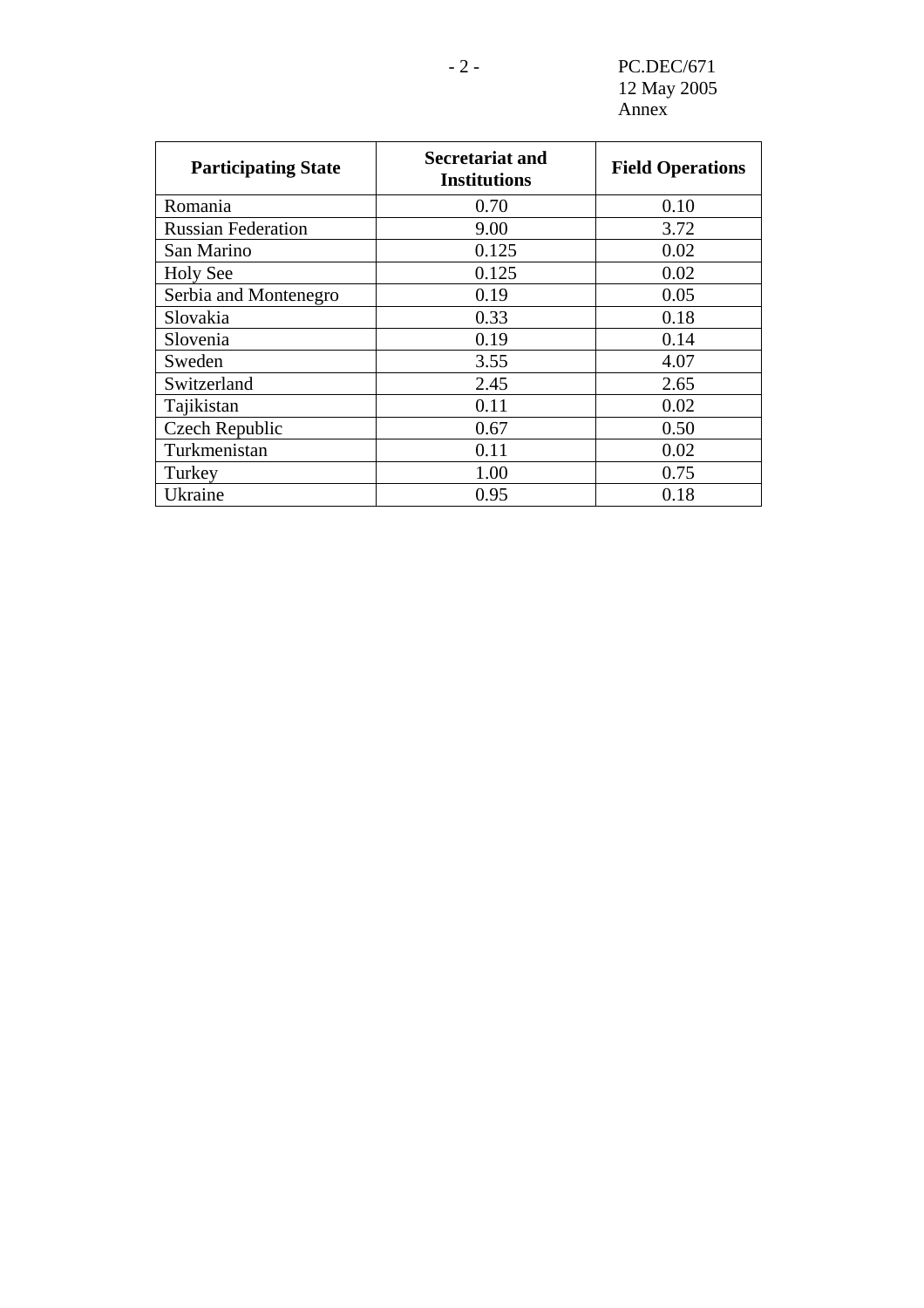Original: ENGLISH

## **INTERPRETATIVE STATEMENT UNDER PARAGRAPH 79 (CHAPTER 6) OF THE FINAL RECOMMENDATIONS OF THE HELSINKI CONSULTATIONS**

By the Delegation of Luxembourg on behalf of the European Union:

 "With regard to the decision just adopted by the Permanent Council, the delegation of Luxembourg, speaking also on behalf of the European Union, the acceding countries Bulgaria and Romania, the candidate countries Turkey and Croatia\* and the EFTA country Norway, member of the European Economic Area, would like to make an interpretative statement under Paragraph 79 (Chapter 6) of the Final Recommendations of the Helsinki Consultations.

 The delay in reaching agreement on the budget and the scales of contribution has been very damaging for the effectiveness, efficiency and credibility of the Organization and for the morale of its staff. This should not be allowed to happen again. This underlines the need to reach agreement on scales of contribution for 2005–2007 as soon as possible, and at the latest by 1 December 2005, as set out in the decision on the provisional financing arrangement for implementation of the 2005 Unified Budget.

 The European Union would like to reiterate its full support for the action taken by the Secretary General earlier this year in issuing the first interim bill to participating States. The Secretary General has exercised his authority under the Financial Regulations, which contain all relevant provisions on budgeting and financing in the absence of an approved budget and scales of contribution, in order to ensure the continuing functioning of the Organization.

We underline that the decision adopted on the provisional financing arrangement is distinct from and in no way a substitute for the action taken by the Secretary General on interim billing. The decision does not therefore preclude the Secretary General having to take similar action in the future.

 The EU is committed to the adoption of scales of contribution for 2005–2007, and to their retroactive application provided the decision is adopted preferably by 30 September 2005, but at the very latest by 1 December 2005.

 The EU further remains committed to the principle of programme budgeting, as outlined in Permanent Council Decision No. 553 of 27 June 2003. We would like to recall that by adopting this Permanent Council decision, the OSCE has adhered to the principle of programme budgeting, recognizing the individual programme as the core element of the Unified Budget. The European Union views the indicative list of projects recently circulated under SEC.GAL/100/05 as a document of a purely informative nature.

Mr. Chairman, we request that this statement be attached to the Journal of the day."

 $\overline{a}$ 

<sup>\*</sup> Croatia continues to be part of the Stabilization and Association Process.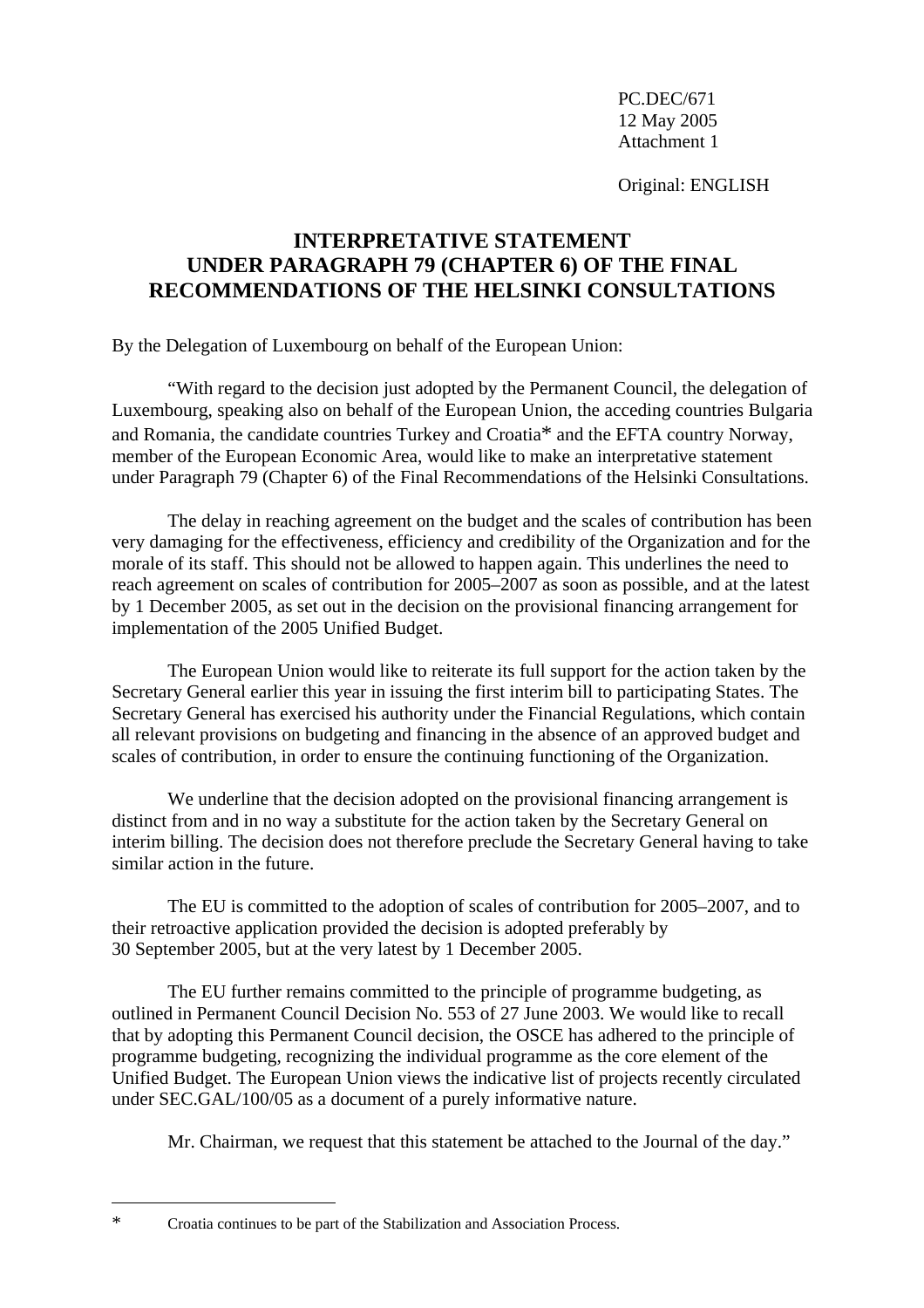Original: ENGLISH

## **INTERPRETATIVE STATEMENT UNDER PARAGRAPH 79 (CHAPTER 6) OF THE FINAL RECOMMENDATIONS OF THE HELSINKI CONSULTATIONS**

By the Delegation of the United States of America:

 "With regard to the decision just adopted by the Permanent Council (PC.DEC/671), the United States delegation would like to make an interpretative statement under Paragraph 79 (Chapter 6) of the Final Recommendations of the Helsinki Consultations.

 The delay in reaching agreement on the scales of contribution and the Unified Budget has damaged the effectiveness, efficiency and credibility of the Organization and the morale of its staff. Let us not let this happen again. It is important that we reach an agreement on scales of contribution for 2005–2007 as soon as possible, and at the latest by 1 December 2005, as set out in the decision on the provisional financing arrangement for implementation of the 2005 Unified Budget.

 The United States is committed to the adoption of scales of contribution for 2005–2007, and to their retroactive application provided the decision is adopted preferably by 30 September 2005, but at the very latest by 1 December 2005.

 The United States emphasizes that the decision adopted on the provisional financing arrangement does not in any way undermine the responsibility of the Secretary General for the sound financial operations of the OSCE. The authority to exercise this responsibility is conferred on the Secretary General by the Financial Regulations, which provide for the issuing of interim bills to participating States. In this context, the United States reiterates its full support for the action taken by the Secretary General earlier this year in issuing a first interim bill to participating States. The decision adopted today does nothing to change the Secretary General's responsibilities and his authority to issue such bills in the future, should circumstances require it, which we sincerely hope will not be the case.

Mr. Chairman, we request that this statement be attached to the Journal of the day.

Thank you, Mr. Chairman."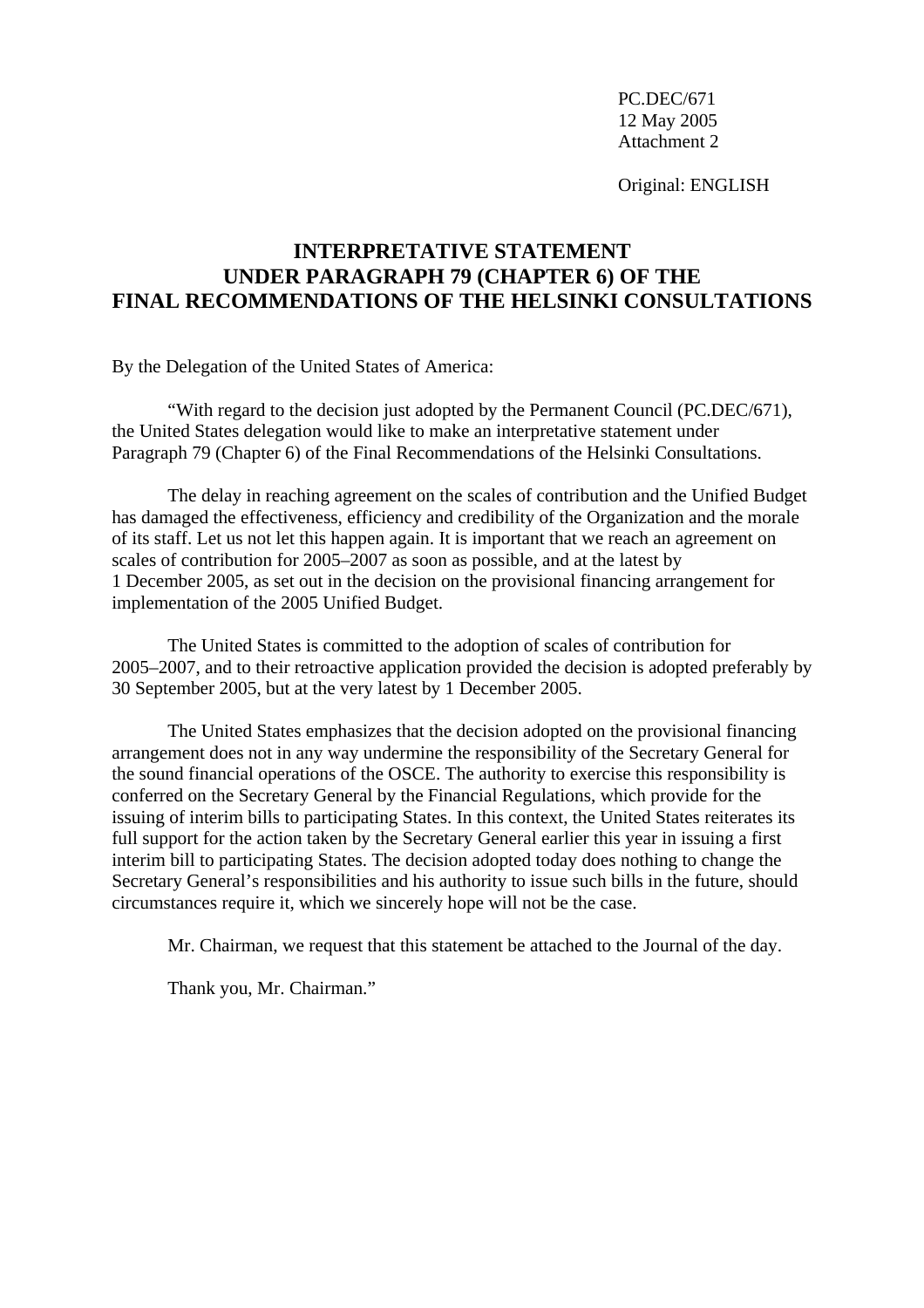Original: ENGLISH

## **INTERPRETATIVE STATEMENT UNDER PARAGRAPH 79 (CHAPTER 6) OF THE FINAL RECOMMENDATIONS OF THE HELSINKI CONSULTATIONS**

By the Delegation of Canada:

 "We have joined consensus on the decision on the provisional financing arrangement for implementation of the 2005 Unified Budget on the understanding that this decision shall in no way undermine the authority conferred on the Secretary General by the Financial Regulations to issue interim bills to participating States up to 100 per cent of the previous year's budget in the absence of an approved unified budget or scales of contribution. In this connection, Canada fully supports the decision of the Secretary General to issue a first interim bill in 2005.

 In addition, Canada attaches great importance to the deadline of 1 December 2005 for approval of the new scales of contribution for 2005–2007 prescribed in the aforementioned decision (PC.DEC/671). We understand that the new scales of contribution shall be retroactively recalculated to 1 January 2005 *only* on condition that the Permanent Council adopts a decision on scales of contribution for 2005–2007 not later than 1 December 2005.

 Finally, Canada reiterates its support for the rates of assessment proposed in the former Bulgarian Chairmanship's Best Guess (CIO.GAL/123/04 of 13 December 2004). Canada agreed to this proposal in a spirit of compromise and cannot accept any further increase in its share of the new scales of contribution for 2005–2007.

 We request that this interpretative statement be attached to the Journal of today's meeting."